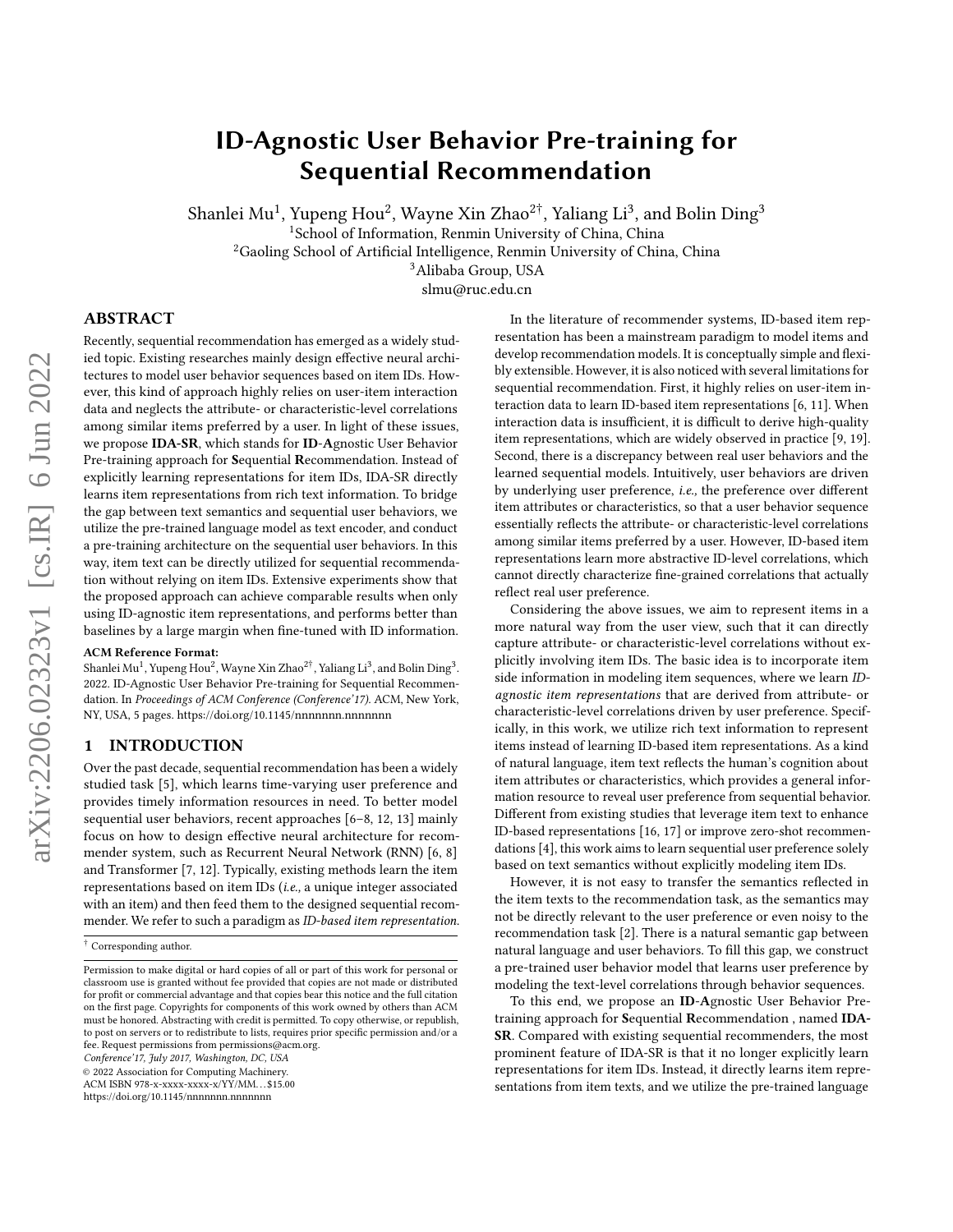model [\[1,](#page-4-14) [3\]](#page-4-15) as text encoder to represent items. To adapt text semantics to the recommendation task, the key point is a pre-training architecture conducted on the sequential user behaviors with three important pre-training tasks, namely next item prediction, masked item prediction and permuted item prediction. In this way, our approach can effectively bridge the gap between text semantics and sequential user behaviors, so that item text can be directly utilized for sequential recommendation without the help of item IDs.

To evaluate the proposed approach, we conduct extensive experiments on the four real-world datasets. Experimental results demonstrate that only using ID-agnostic item representations, the proposed approach can achieve comparable results with several competitive recommendation methods and even much better when training data is limited. In order to better fit the recommendation task, we also provide a fine-tuning mechanism that allows the pre-trained architecture to use the guidance of explicit item ID information. In such way, our approach performs better than baseline methods by a large margin under various settings, which is brought by the benefit of the ID-agnostic user behavior pre-training.

## 2 METHODOLOGY

Given the ordered sequence of user  $u$ 's historical items up to the timestamp-t:  $\{i_1, \dots, i_t\}$ , we need to predict the next item, *i.e.*,  $i_{t+1}$ . In this section, we present the ID-Agnostic user behavior modeling approach for Sequential Recommendation, named IDA-SR. It consists of ID-agnostic user behavior pre-training stage and finetuning stage. The major novelty lies in the ID-agnostic user behavior pre-training, where we represent items solely based on item texts instead of item IDs. To adapt text semantics to the recommendation task, we incorporate an adapter layer that transforms text representations into item representations, and further design three elaborate pre-training tasks to retain the preference characteristics based on user behavior sequences. Figure [1](#page-1-0) presents the overview of the pre-training stage. Next, we describe our approach in detail.

<span id="page-1-0"></span>

Figure 1: Overall illustration of the proposed approach.

## 2.1 ID-Agnostic User Behavior Pre-training

For sequential recommendation, the key point of learning ID-agnostic representations is to capture sequential preference characteristics from user behavior sequences based on item texts. Since item texts directly describe items' attributes or characteristics, our pretraining approach tries to integrate item characteristic encoding into sequential user behavior modeling, and further bridge the semantic gap between them.

2.1.1 ID-Agnostic Item Representations. To obtain ID-agnostic item representations, our idea is to utilize the pre-trained language model (PLM) [\[1,](#page-4-14) [3\]](#page-4-15) to encode item texts. Specifically, we use the pre-trained language model BERT as the text encoder to generate item representations based on the item text. Given an item  $i$  and its corresponding item text  $C_i = \{w_1, \dots, w_m\}$ , we first add an extra token  $[CLS]$  into the item text  $C_i$  to form the input word sequence  $ilde{C}_i = \{ [\text{CLS}], w_1, \cdots, w_m \}$ . Then the input word sequence  $\tilde{C}_i$  is fed to the pre-trained BERT model. We use the embedding for the [CLS] token as ID-agnostic item representations. In this way, we can obtain the item text embedding matrix  $\mathbf{M}_T\in\mathbb{R}^{|I|\times\tilde{d}}$  , where  $\tilde{d}$ is the dimension of item text embedding.

Different from ID-based item representations, ID-agnostic item representations are less sensitive to the quality of the interaction data. Instead, it allows the sequential model to capture attributecharacteristics preference from user behavior sequences. It is also more resistible to the cold-start scenarios where a new item occurs for recommendation.

2.1.2 Text Semantic Adapter Layer. Although the ID-agnostic item representations generated from PLMs have great expressive ability for item characteristics, not all the encoded semantics in these representations are directly beneficial or useful for sequential user behavior modeling. Therefore, we incorporate a text semantic adapter layer for transforming the original text representations into a form that is more suitable for the recommendation task. The adapter layer is formalized as follows:

$$
\tilde{\boldsymbol{m}}_i = \sigma \big( \sigma(\boldsymbol{m}_i \mathbf{W}_1 + \boldsymbol{b}_1) \mathbf{W}_2 + \boldsymbol{b}_2 \big), \tag{1}
$$

where  $\boldsymbol{m}_i \in \text{M}_T$  is the input item representation,  $\tilde{\boldsymbol{m}}_i \in \mathbb{R}^{1 \times d}$  is the updated item representation,  $\mathbf{W}_1 \in \mathbb{R}^{\tilde{d} \times d}$ ,  $\mathbf{W}_2 \in \mathbb{R}^{d \times d}$  and  $\boldsymbol{b}_1, \boldsymbol{b}_2 \in$  $\mathbb{R}^{1\times d}$  are learnable parameters,  $\sigma(\cdot)$  is the activation function. So we can obtain the updated item text embedding matrix  $\tilde{M}_T \in \mathbb{R}^{|I| \times d}$ .

Given a  $n$ -length item sequence, we apply a look-up operation from  $\tilde{M}_T$  to form the input embedding matrix  $E_T \in \mathbb{R}^{n \times d}$ . Besides, following [\[7\]](#page-4-6), we further incorporate a learnable position encoding matrix  $\overrightarrow{P} \in \mathbb{R}^{n \times d}$  to enhance the input representation of the item sequence. By this means, the sequence representations  $\mathbf{E} \in \mathbb{R}^{n \times d}$ can be obtained by summing two embedding matrices  $E = E_T + P$ .

2.1.3 Sequential User Behavior Modeling. The core of sequential recommendation lies in the sequential user behavior modeling, where we aim to capture sequential preference characteristics from user behavior sequences. Here, we adopt a classic self-attention architecture [\[14\]](#page-4-16) based on the above ID-agnostic item representations. A self-attention block generally consists of two sub-layers, i.e., a multi-head self-attention layer (denoted by MultiHeadAttn(·)) and a point-wise feed-forward network (denoted by FFN(·)). The update process can be formalized as following:

$$
\mathbf{F}^{l+1} = \text{FFN}(\text{MultiHeadAttn}(\mathbf{F}^{l})),\tag{2}
$$

where the  $F^l$  is the *l*-th layer's input. When  $l = 0$ , we set  $F^0 = E$ .

2.1.4 Text Semantics based User Behavior Pre-training Task. Given the ID-agnostic item representations and self-attention architecture, we next study how to design suitable optimization objectives to learn the parameters of the architecture, which is the key to bridge the semantic gap between text semantics and sequential preference characteristics. Next, we introduce three pre-training tasks derived from user behavior sequences based on text representations.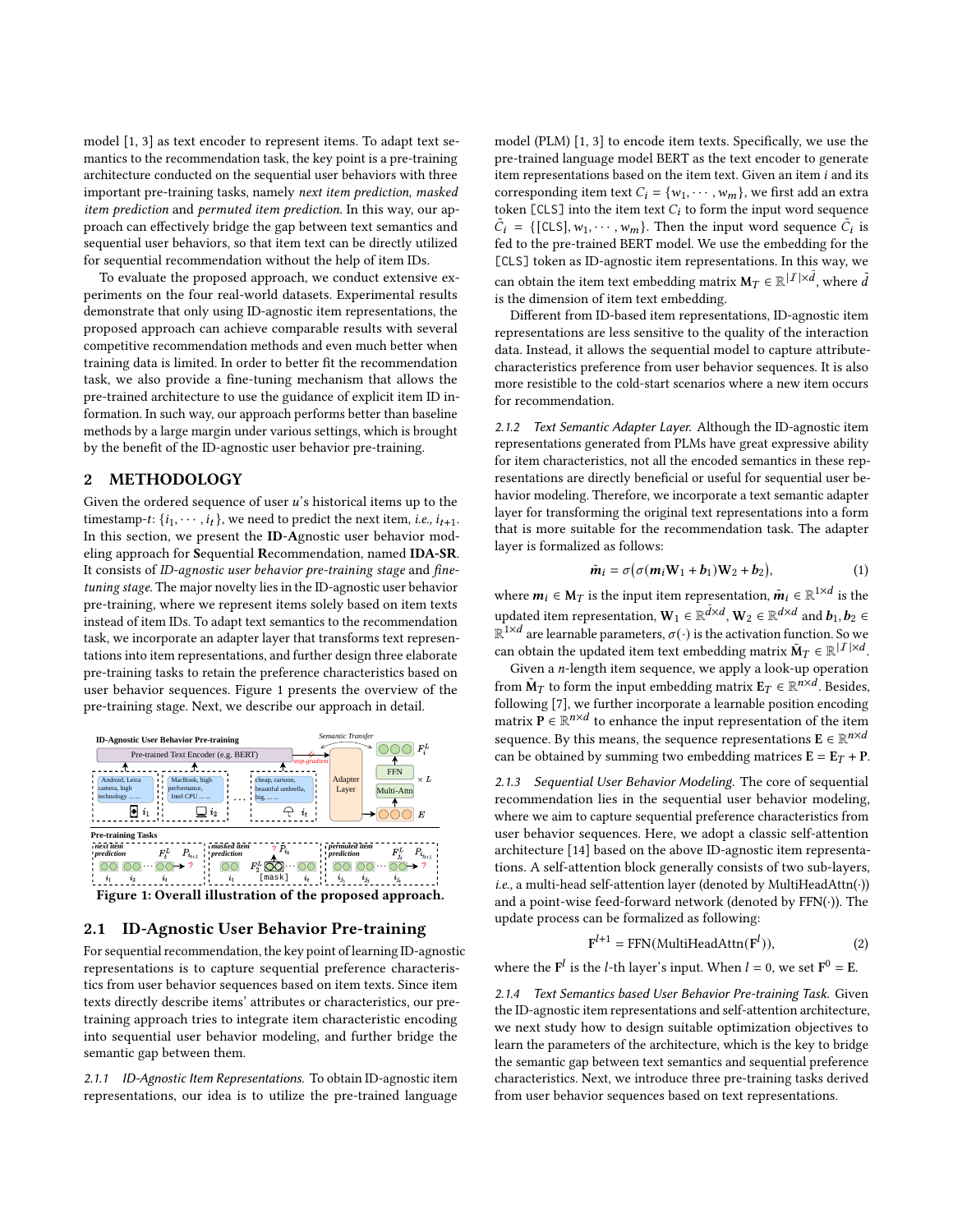Next Item Prediction. The next item prediction pre-training task refers to predicting the next item having read all the previous ones, which has been widely adopted in the existing sequential recommendation methods [\[7\]](#page-4-6). Based on this task, we calculate the user's preference over the candidate item set as follows:

$$
P_{pre}(i_{t+1}|S) = \text{softmax}(\mathbf{F}_t^L \tilde{\mathbf{M}}_T^\top)_{[i_{t+1}]},\tag{3}
$$

where  $S = i_{1:t}$  is the user historical sequence,  $F_t^L$  is the output of the  $L$ -layer self-attention block at step  $t$ . Such a task tries to capture sequential preference based on text semantics.

Masked Item Prediction. The masked item prediction pre-training task refers that corrupting the input item sequence and trying to reconstruct the original item sequence. Specifically, we randomly mask some items (i.e., replace them with a special token [MASK]) in the input sequences, and then predict the masked items based on their surrounding context. Based on this task, we calculate the user's preference over the candidate item set as follows:

$$
P_{pre}(i_t|S) = \text{softmax}(\mathbf{F}_t^L \tilde{\mathbf{M}}_T^\top)_{[i_t]},
$$
\n(4)

where  $S$  is the masked version for user behavior sequence, position  $t$ is replaced with [MASK]. Such a task enhances the overall sequential modeling capacity of the recommendation model.

Permuted Item Prediction. The permuted item prediction pretraining task refers that permuting the items in the original user behavior sequence, then using the previous items in permuted user behavior sequence to predict the next item. Given the input user behavior sequence  $i_{1:t} = \{i_1, \dots, i_t\}$ , we first generate the permuted user behavior sequence  $i_{j_1:j_t} = \{i_{j_1}, \dots, i_{j_t}\}\$  by permuting the items. Then, based on the permuted sequence, we calculate the user's preference over the candidate item set as follows:

$$
P_{pre}(i_{j_{t+1}}|S) = \text{softmax}(\mathbf{F}_{j_t}^L \tilde{\mathbf{M}}_T^\top)_{[i_{j_{t+1}}]},
$$
\n(5)

where  $S = i_{j_1:j_t}$  is the permuted user historical sequence. In this way, the context for each position consist of tokens from both left and right, which is able to improve the performance [\[15\]](#page-4-17).

To combine the three pre-training tasks, we adopt the crossentropy loss to pre-train our model as follows:

$$
\mathcal{L}_{pre} = -\sum_{u \in \mathcal{U}} \sum_{t \in \mathcal{T}} \log P_{pre}(i_t = i_t^* | S), \tag{6}
$$

where  $i_t^*$  is the ground truth item,  $\mathcal T$  is the predicted position set.

#### 2.2 Fine-tuning for Recommendation

At the pre-training stage, we integrate the text semantics of items into the sequential behavior modeling. Next, we further optimize the architecture according to the recommendation task. Different from previous self-supervised recommendation models [\[12,](#page-4-4) [19\]](#page-4-9), we can fine-tune our approach with or without item IDs.

Fine-tuning without ID. Without adding any extra parameters, we can directly fine-tune the pre-trained model based on the IDagnostic item representations. In this way, we calculate the user's preference score for the item  $i$  in the step  $t$  under the context from user history as:

$$
P_{fine}(i_{t+1}|i_{1:t}) = \text{softmax}(\mathbf{F}_t^L \tilde{\mathbf{M}}_T^\top)_{[i_{t+1}]},\tag{7}
$$

where  $\tilde{\mathbf{M}}_T$  is the updated item text embedding matrix,  $\mathbf{F}^L_t$  is the output of the  $L$ -layer self-attention block at step  $t$ . Since no additional parameters are incorporated, it enforces the model to well fit the recommendation task in an efficient way.

Fine-tuning with ID. Unlike text information, IDs are more discriminative to represent an item, e.g., an item will be easily identified when we know its ID. Therefore, we can further improve the discriminative ability of the above pre-trained approach by incorporating additional item ID representations. Specifically, we maintain a learnable item embedding matrix  $M_I \in \mathbb{R}^{|I| \times d}$ . Then we combine  $\mathbf{M}_I$  and the item text embedding  $\tilde{\mathbf{M}}_T$  as the final item representation. We calculate the user's preference score for the item  $i$  in the step  $t$  under the context from user history as:

$$
P_{fine}(i_{t+1}|i_{1:t}) = \text{softmax}(\tilde{\mathbf{F}}_{t}^{L}(\mathbf{\tilde{M}}_{T} + \mathbf{M}_{I})^{\top})_{[i_{t+1}]}.
$$
 (8)

Here, we only incorporate item IDs at the fine-tuning stage and the rest parts (ID-agnostic item representations, adapter layer, and selfattention architecture) have been pre-trained at the pre-training stage. As will be shown in Section [3.2,](#page-3-0) this fine-tuning method is more effective than that simply combining text and ID features.

For each setting, we adopt the widely used cross-entropy loss to train the model in the fine-tuning stage.

## 3 EXPERIMENTS

### 3.1 Experimental Setup

|  | Table 1: Statistics of the datasets. |  |  |
|--|--------------------------------------|--|--|
|  |                                      |  |  |

<span id="page-2-0"></span>

| Dataset   | Pantry  | Instruments |         | Food      |  |
|-----------|---------|-------------|---------|-----------|--|
| # Users   | 13,101  | 24.962      | 45,486  | 115.349   |  |
| # Items   | 4.898   | 9.964       | 21.019  | 39,670    |  |
| # Actions | 126,962 | 208,926     | 395.150 | 1,027,413 |  |

3.1.1 Datasets. We conduct experiments on the Amazon review datasets [\[10\]](#page-4-18), which contain product ratings and reviews in 29 categories on Amazon.com and rich textual metadata such as title, brand, description, etc. We use the version released in the year 2018. Specifically, we use the 5-core data of Pantry, Instruments, Arts and Food, in which each user or item has at least 5 associated ratings. The statistics of our datasets are summarized in Table [1.](#page-2-0)

3.1.2 Comparison Methods. We consider the following baselines for comparisons: (1) PopRec recommends items according to the item popularity; (2) FPMC [\[11\]](#page-4-7) models the behavior correlations by Markov chain; (3) GRU4Rec [\[6\]](#page-4-2) applies GRU to model user behaviors; (4) SASRec [\[7\]](#page-4-6) applies self-attention mechanism to model user behaviors; (5) BERT4Rec [\[12\]](#page-4-4) applies bidirectional self-attention mechanism to model user behaviors; (6) FDSA [\[17\]](#page-4-11) constructs a feature sequence and uses a feature level self-attention block to model the feature transition patterns; (7) **ZESRec** [\[4\]](#page-4-12) regards pre-trained BERT representations as item representations for cross-domain recommendation. In our setting, we report its result on source domain data. (8)  ${\bf S}^3$ -Rec [\[19\]](#page-4-9) pre-trains user behavior models via mutual information maximization objectives for feature fusion. We implement these methods with RecBole [\[18\]](#page-4-19).

Among all the above methods, FPMC, GRU4Rec, SASRec and BERT4Rec are general sequential recommendation methods that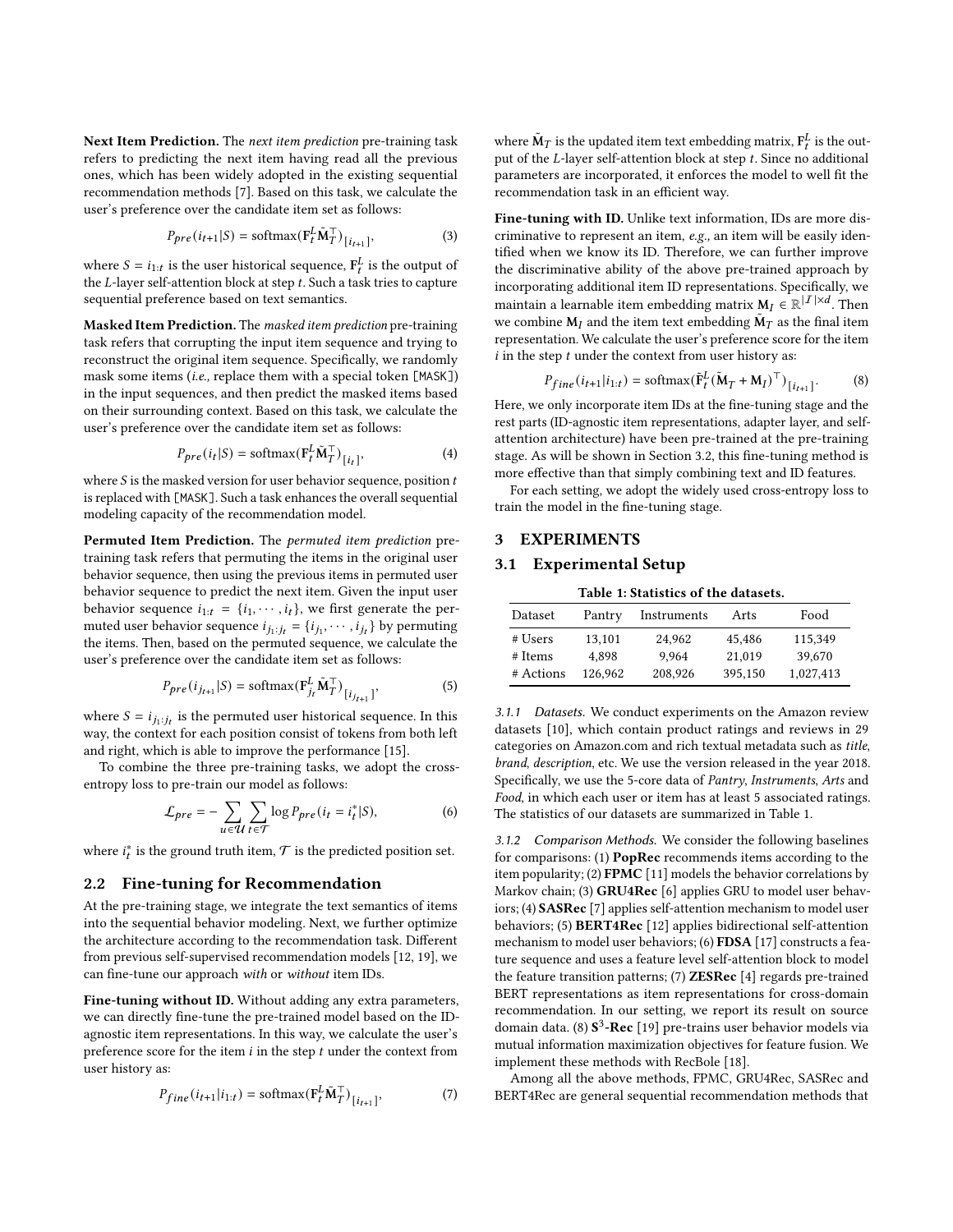| Dataset     | Metric  | PopRec | <b>FPMC</b> | GRU4Rec | SASRec | BERT4Rec | <b>FDSA</b> | <b>ZESRec</b> | $S^3$ -Rec | $IDA-SR$ | IDA-SR <sub>t+ID</sub> | Improv.   |
|-------------|---------|--------|-------------|---------|--------|----------|-------------|---------------|------------|----------|------------------------|-----------|
| Pantry      | HR@10   | 0.0068 | 0.0373      | 0.0395  | 0.0488 | 0.0311   | 0.0422      | 0.0529        | 0.0509     | 0.0738   | 0.0750                 | $+41.78%$ |
|             | NDCG@10 | 0.0024 | 0.0196      | 0.0194  | 0.0231 | 0.0160   | 0.0226      | 0.0263        | 0.0242     | 0.0378   | 0.0375                 | $+43.73%$ |
| Instruments | HR@10   | 0.0133 | 0.1043      | 0.1045  | 0.1103 | 0.1057   | 0.1117      | 0.1076        | 0.1123     | 0.1250   | 0.1304                 | $+16.12%$ |
|             | NDCG@10 | 0.0039 | 0.0771      | 0.0796  | 0.0787 | 0.0697   | 0.0840      | 0.0711        | 0.0795     | 0.0821   | 0.0872                 | $+3.81%$  |
| Arts        | HR@10   | 0.0156 | 0.0958      | 0.0909  | 0.1164 | 0.1096   | 0.1074      | 0.0971        | 0.1093     | 0.1130   | 0.1304                 | $+12.03%$ |
|             | NDCG@10 | 0.0090 | 0.0684      | 0.0637  | 0.0685 | 0.0774   | 0.0768      | 0.0579        | 0.0692     | 0.0708   | 0.0828                 | $+6.98%$  |
| Food        | HR@10   | 0.0281 | 0.0940      | 0.1075  | 0.1173 | 0.1119   | 0.1124      | 0.0967        | 0.1163     | 0.1097   | 0.1309                 | $+11.59%$ |
|             | NDCG@10 | 0.0141 | 0.0746      | 0.0862  | 0.0846 | 0.0792   | 0.0883      | 0.0646        | 0.0864     | 0.0730   | 0.0943                 | $+6.80%$  |

Table 2: Performance comparison of different methods on the four datasets. The best performance and the best performance baseline are denoted in bold and underlined fonts respectively.

model the user behavior sequences only by user-item interaction data. FDSA, ZESRec and  $S^3$ -Rec are text-enhanced sequential recommendation methods that model the user behavior sequences with extra information from item texts. For our proposed approach, IDA- $SR_t$  and IDA-SR<sub>t+ID</sub> represent the model is fine-tuned without ID and with ID, respectively.

3.1.3 Evaluation Settings. To evaluate the performance, we adopt top- $k$  Hit Ratio (HR@ $k$ ) and top- $k$  Normalized Discounted Cumulative Gain (NDCG@ $k$ ) evaluation metrics. Following previous works [\[7,](#page-4-6) [12\]](#page-4-4), we apply the leave-one-out strategy for evaluation. For each user, we treat all the items that this user has not interacted with as negative items.

#### <span id="page-3-0"></span>3.2 Experimental Results

In this section, we first compare the proposed IDA-SR approach with the aforementioned baselines on the four datasets, then conduct the ablation study, and finally compare the results on cold-start items.

3.2.1 Main Results. Compared with the general sequential recommendation methods, text-enhanced sequential recommendation methods perform better on some datasets. Because item texts are used as auxiliary features to help improve the recommendation performance. These results further confirm that semantic information from item text is useful for modeling user behaviors. By comparing the proposed approach IDA- $SR_{t+ID}$  with all the baselines, it is clear that IDA-SR<sub>t+*ID*</sub> consistently performs better than them by a large margin. Different from these baselines, we adopt the ID-agnostic user behavior pre-training framework, which transfers the semantic knowledge to guide the user behavior modeling through the three appropriate self-supervised tasks. Then in the fine-tuning stage, we fine-tune the model to utilize the user behavior knowledge from the pre-trained model. In this way, our proposed approach can better capture user behavior patterns and achieve much better results. Besides, without incorporating item ID information in the fine-tuning stage, IDA-SR<sub>t</sub> also has a comparable result with other baseline methods which model user behaviors based on the ID information. This further illustrates the effectiveness of our proposed approach.

3.2.2 Ablation Study. We examine the performance of IDA-SR's variants by removing each pre-training task from the full approach. We use  $np$ ,  $mp$  and  $pp$  to represent three pre-training task next item prediction, masked item prediction and permuted item prediction, respectively. Figure [2](#page-3-1) presents the evaluation results. We can observe that the three pre-training tasks all contribute to the final

performance. All of them are helpful for bridging the semantic gap between text semantics and sequential preference characteristics.

<span id="page-3-1"></span>

Figure 2: Ablation study.

<span id="page-3-2"></span>

Figure 3: Performance comparison w.r.t. cold-start items. The bar graph represents the number of test data for each group and the line chart represents the improved mean rank of ground truth item compared with SASRec.

3.2.3 Performance Comparison w.r.t. Cold-start Items. Conventional user behavior modeling methods are likely to suffer from the coldstart items recommendation problem. This problem can be alleviated by our method because the proposed ID-agnostic pre-training framework can utilize the text semantic information to make the model less dependent on the interaction data. To verify this, we split the test data according to the popularity of ground truth items in the training data, and then record the improved mean rank of ground truth item in each group compared with baseline method SASRec. From Figure [3,](#page-3-2) we can find that the proposed IDA-SR $_t$ and IDA-SR $_{t+ID}$  have a big improvement when the ground truth item is extremely unpopular e.g., group [0, 5) and group [5, 10). This observation implies the proposed IDA-SR can alleviate the cold-start items recommendation problem.